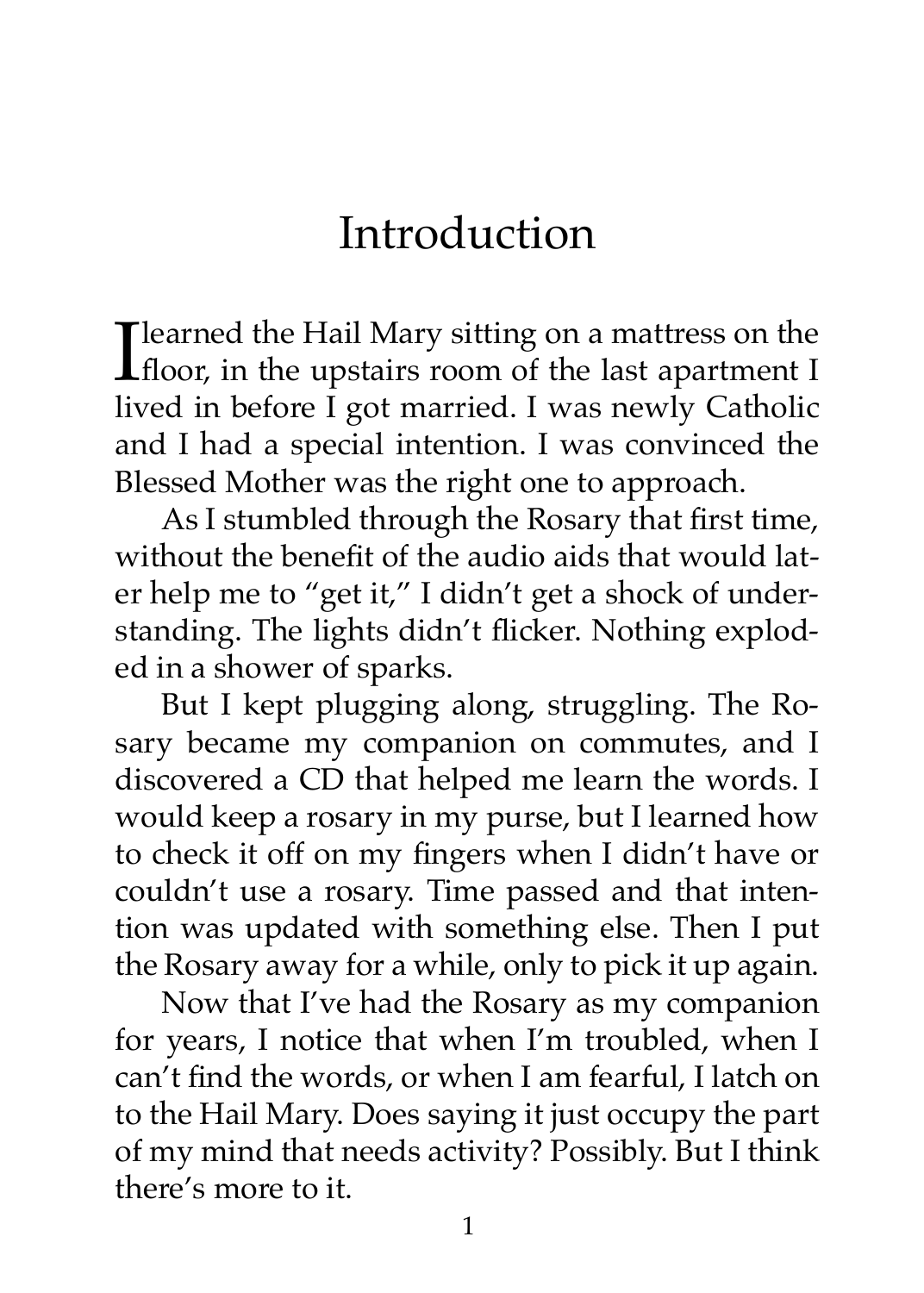A few years ago, I woke in the middle of the night. I was on a trip without my husband, and the baby and toddler were both snoring beauties. Nothing was amiss except that there was an urge so strong it was almost as if someone were *telling* me to pray for my safety.

I don't know how long I lay there, terrified. All I could pray was a litany of Hail Marys. It was the only thing that came out. I had never had an experience where a memorized prayer was a way of praying past the fear completely clouding my mind except in my dreams.

I don't often have nightmares, except when I'm pregnant. Then they are no-holds-barred adventures. During one of my pregnancies, I remember feeling petrified and waking myself up by praying Hail Marys. You might say it's become my blankie prayer.

Just as my children cling to their worn-soft, faded blankies, so I cling to my Blessed Mother's skirt through this prayer. When my heart aches, I cry out a Hail Mary. When I need to be held in my sorrow, it's a Hail Mary that comes out. When I'm worried or troubled, the words I can't find on my own shape up as a Hail Mary.

I wrap my babies in soft blankets, bundling them against hurt, and God has wrapped me in the blankie prayer that I've become as comfortable with as the old quilt from my childhood, the one on my bed. I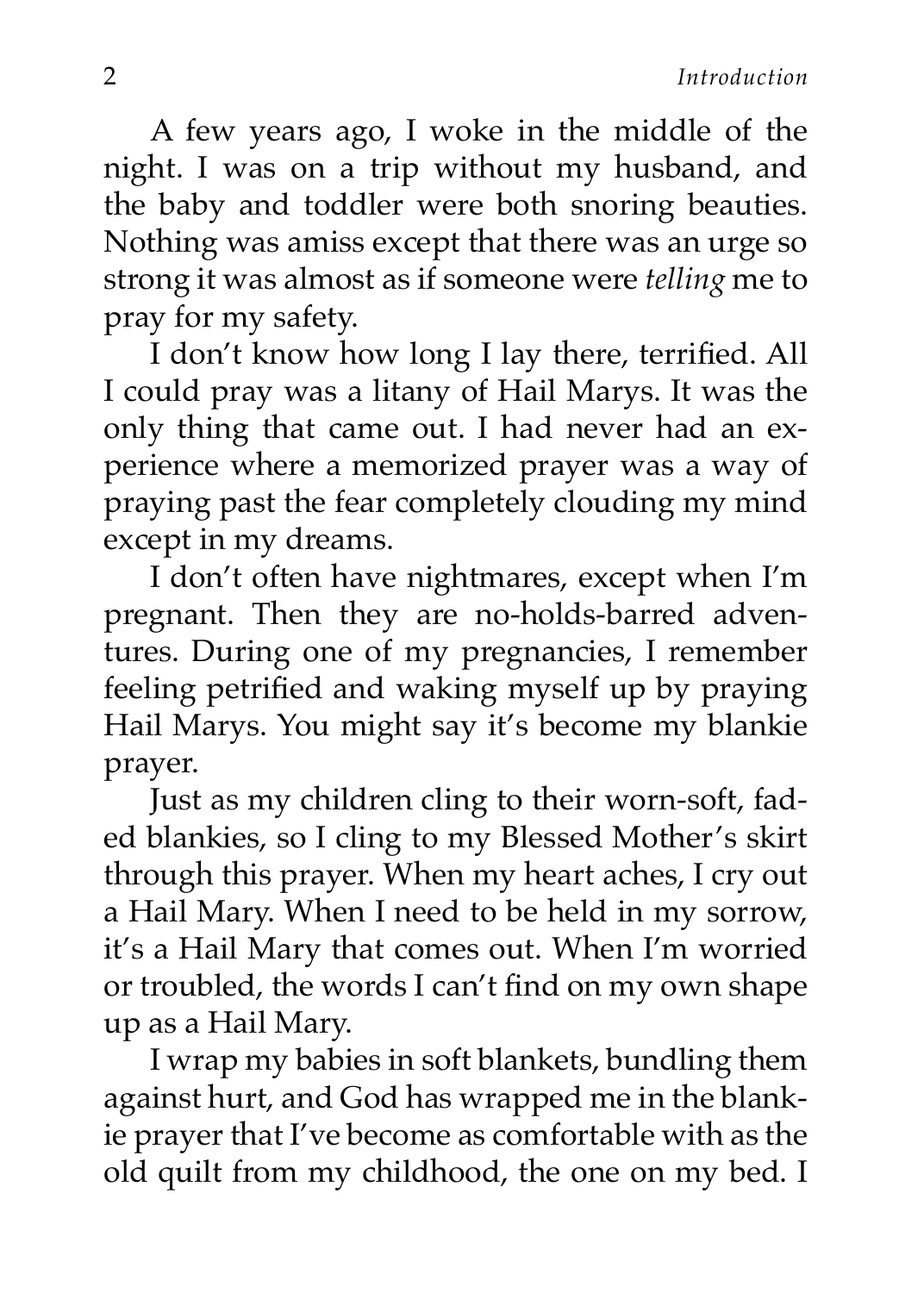hold my children after they fall and put bandages on their scrapes, just as God wraps his arms around me through the love of his mother, which I'm always reminded of when I say a Hail Mary.

I pray it unconsciously, the way my children grab my hand without even knowing it when we're walking side by side. It's a comfort to me, and I'm so blessed to have it. When I don't have words for the desires of my heart, I always have the Hail Mary. When I'm lonely or sad or just at odds with the world, I have the Hail Mary. In the Hail Mary, I find so very many spiritual delights, not the least of which is how it leads me, irrevocably, closer to Mary's Son.

In 2011, Jennifer Fulwiler introduced me to a new way of looking at prayer: one word at a time. She hosted many guest writers at her blog, *Conversion Diary*, and they traveled through the Our Father one word at a time. It was a way of praying I had never considered and one that has stuck with me in the years since.

Of course, I couldn't resist considering my favorite prayer in light of this word-by-word approach. What would it be like to pray the Hail Mary deliberately, carefully weighing the importance and significance of every one of the forty-two words?

The book you hold in your hands represents the answer to that question. I approached a number of my favorite writers and friends, expecting a flurry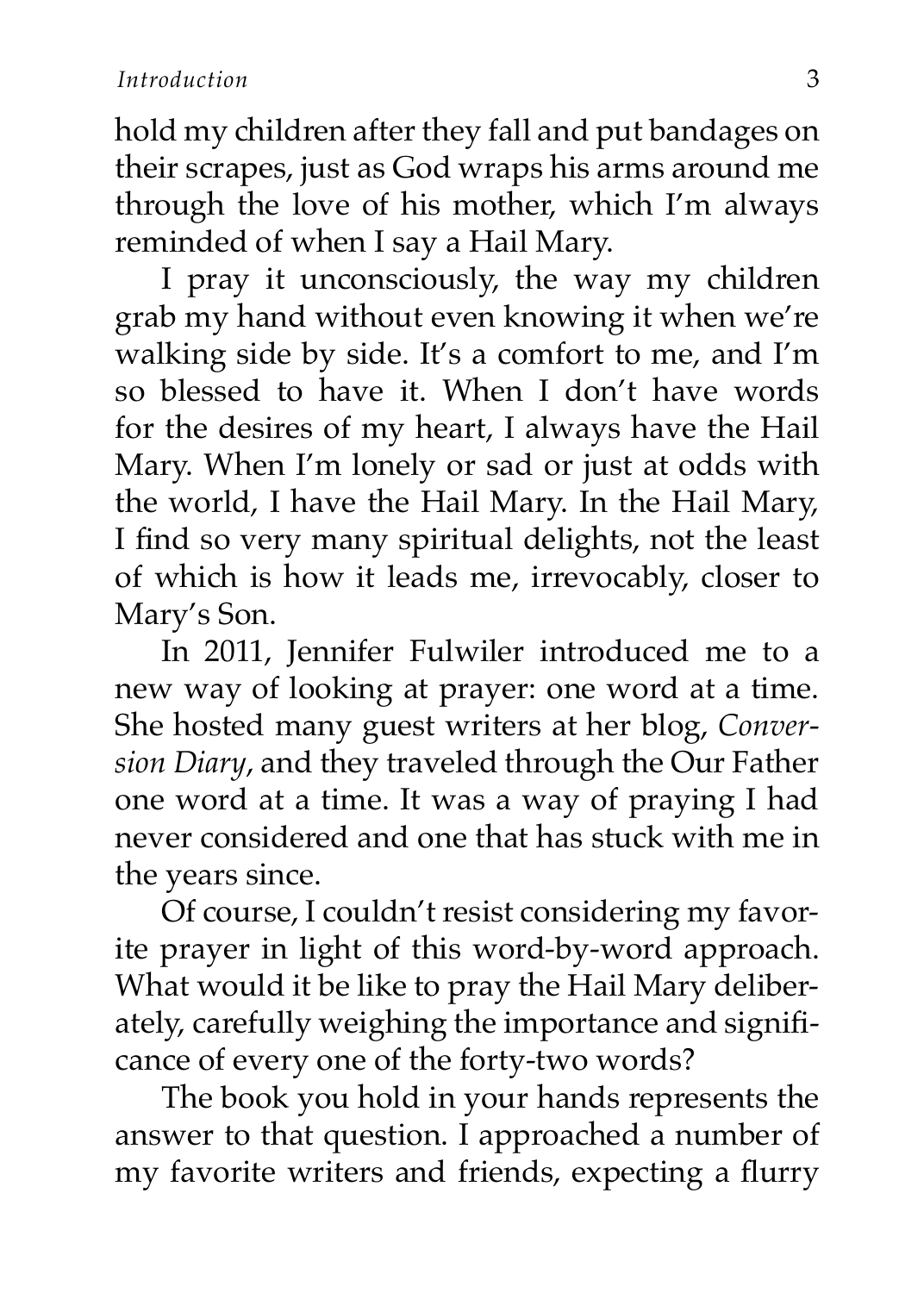of negative responses. What I received, instead, was the grace of seeing people put Mary's yes to work in the most beautiful way, by deliberately walking through the Hail Mary one word at a time.

The experience of praying this, my "blankie prayer," in such a slow and deliberate manner has sown many seeds in my spiritual life. I don't naturally do things slowly. I'm a process gal with an eye toward productivity: there's a lot on my list and the day is burning along. But when I stop and take a breath, praying in this intentional way, I find a different kind of comfort.

It's just as enriching as when I lean into the unconscious softness of it, turning to it without even considering what the words mean. My intellect gets engaged, and suddenly I notice different things. There's a new message for me each time I approach the Hail Mary slowly. A calmness is cultivated that forces me to live in the present moment in a way so few things in my modern life of gadgets and responsibilities require.

Though I'm no master at lectio divina, the sacred reading of scripture and praying along with it, I can't help but feel that's the same sort of thing we're doing here, praying the Hail Mary deliberately like this. We're slowing ourselves, focusing on each element.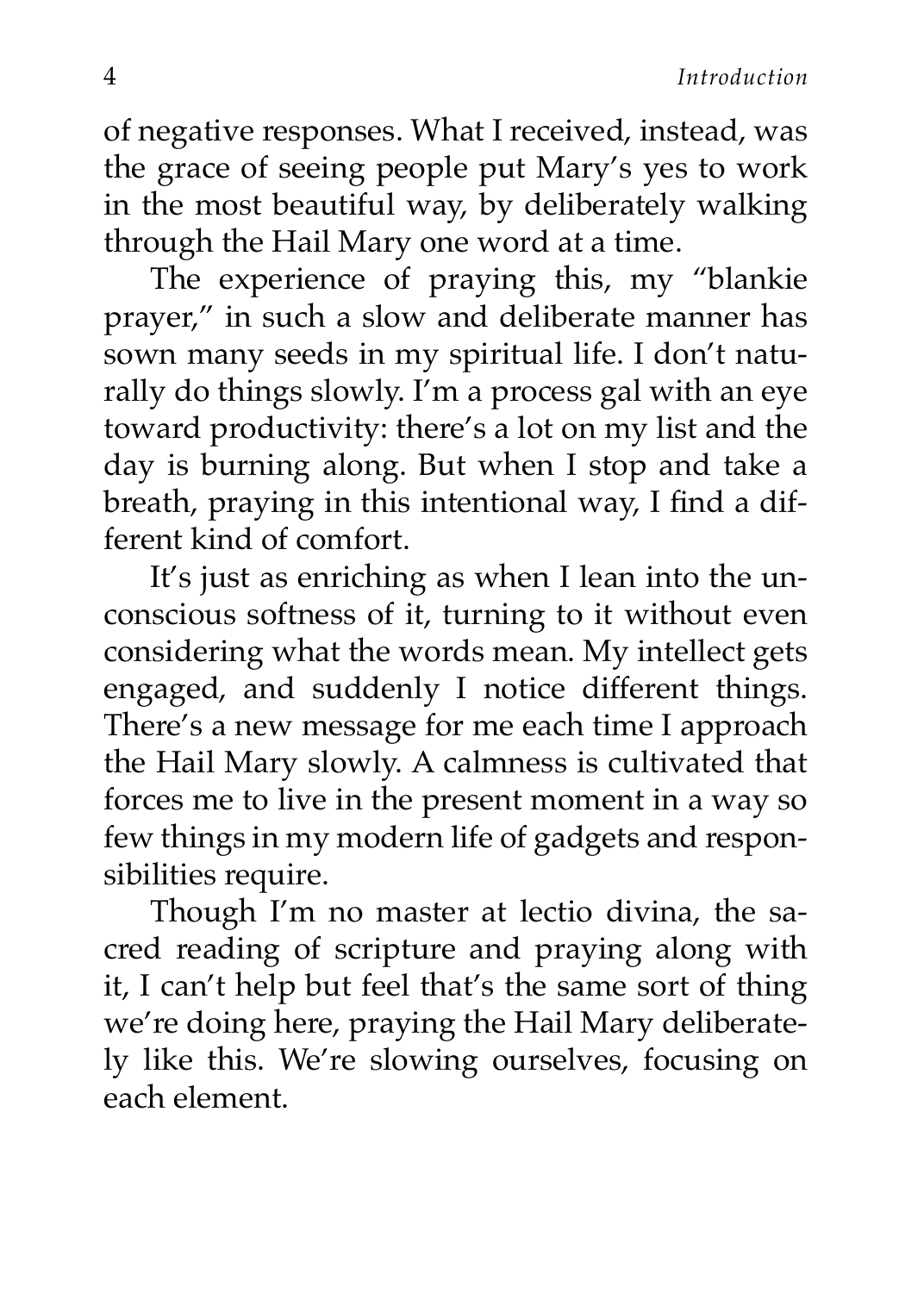And since the Hail Mary is based on scripture, that's not such a far-fetched way of approaching this prayer, is it?

Each element is important. Skip a *the* or an *of* and you can change the entire meaning of the sentence. Leave out a verb or a noun, and nothing makes sense.

So here we are. We'll take a journey together through the Hail Mary, word by word. The prayer will expand as we work our way from *Hail* to *Amen*. You may find yourself uncomfortable, inspired, confused, or even overwhelmed. Embrace that experience and let Mary guide you to her Son through it.

I am glad you're with us. I pray you'll join us in turning to Jesus through the intercession of his dear and beloved mother.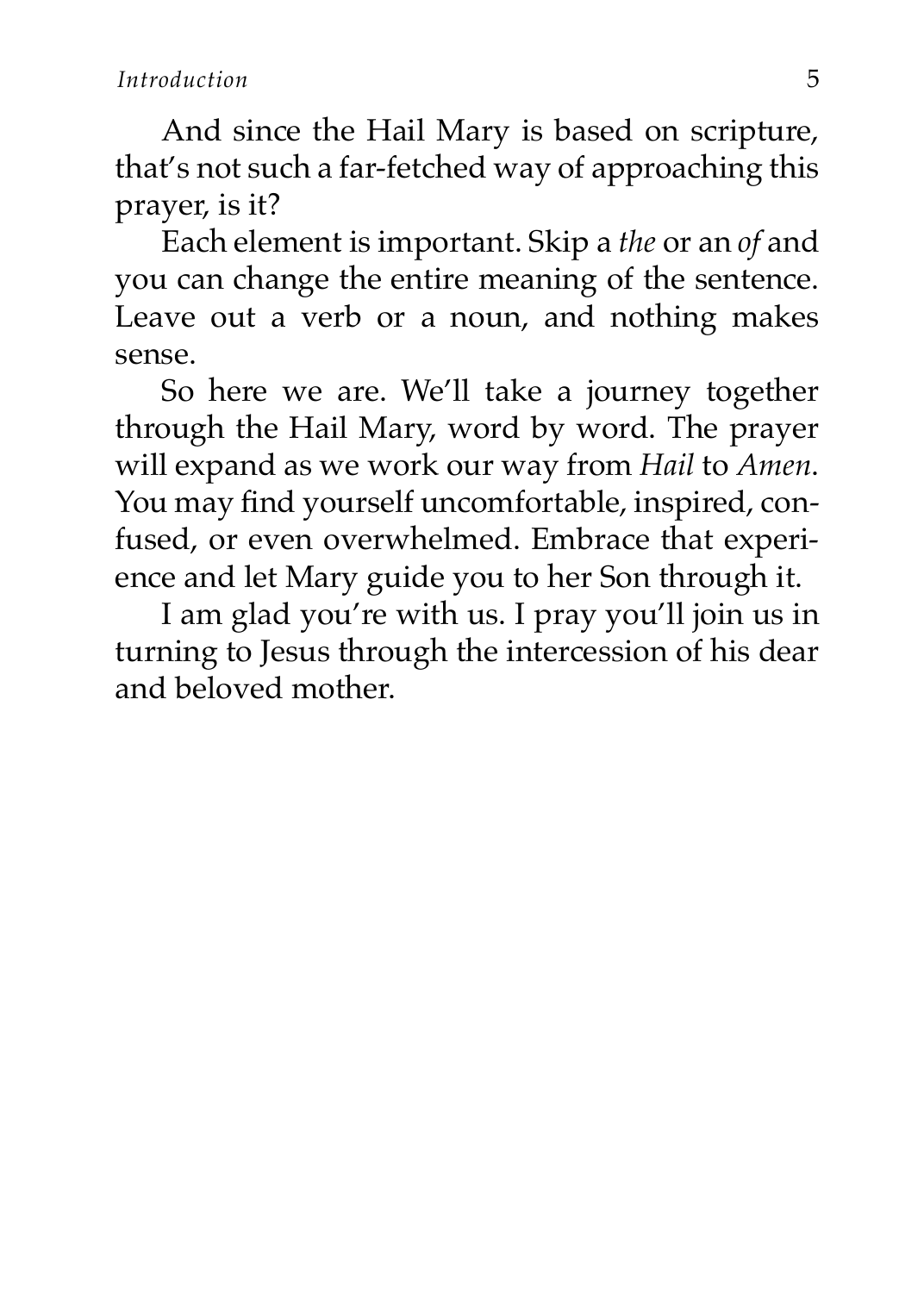# **Hail** Mary, full of grace

 $200000$ 

#### *Fr. Patrick Toner*

We all recognize the greeting of Gabriel. The Greek word *chairo* can be translated as "greet-<br>ine " or "beil " or "reisias " We serve rely use greeting," or "hail," or "rejoice." We commonly use greetings with multiple meanings, such as "Good morning." It can be a fact or a wish, and often it is meant to be both.

If Gabriel had greeted Mary in Hebrew, it would likely have been *shalom*, or "Peace be with you." The gospel was written in Greek, so the term *chairo* was used. The translation "Hail" speaks of saluting one of great favor. The Roman greeting "Hail Caesar" easily comes to mind. Certainly Gabriel understood whom he was greeting and the significance of the words that would follow.

In Nazareth, over the grotto of the Annunciation, there is a depiction of Mary and Gabriel overshadowed by the Holy Spirit. They are dancing with great joy. I love to consider what would make an angel dance. Gabriel was in the presence of a rare per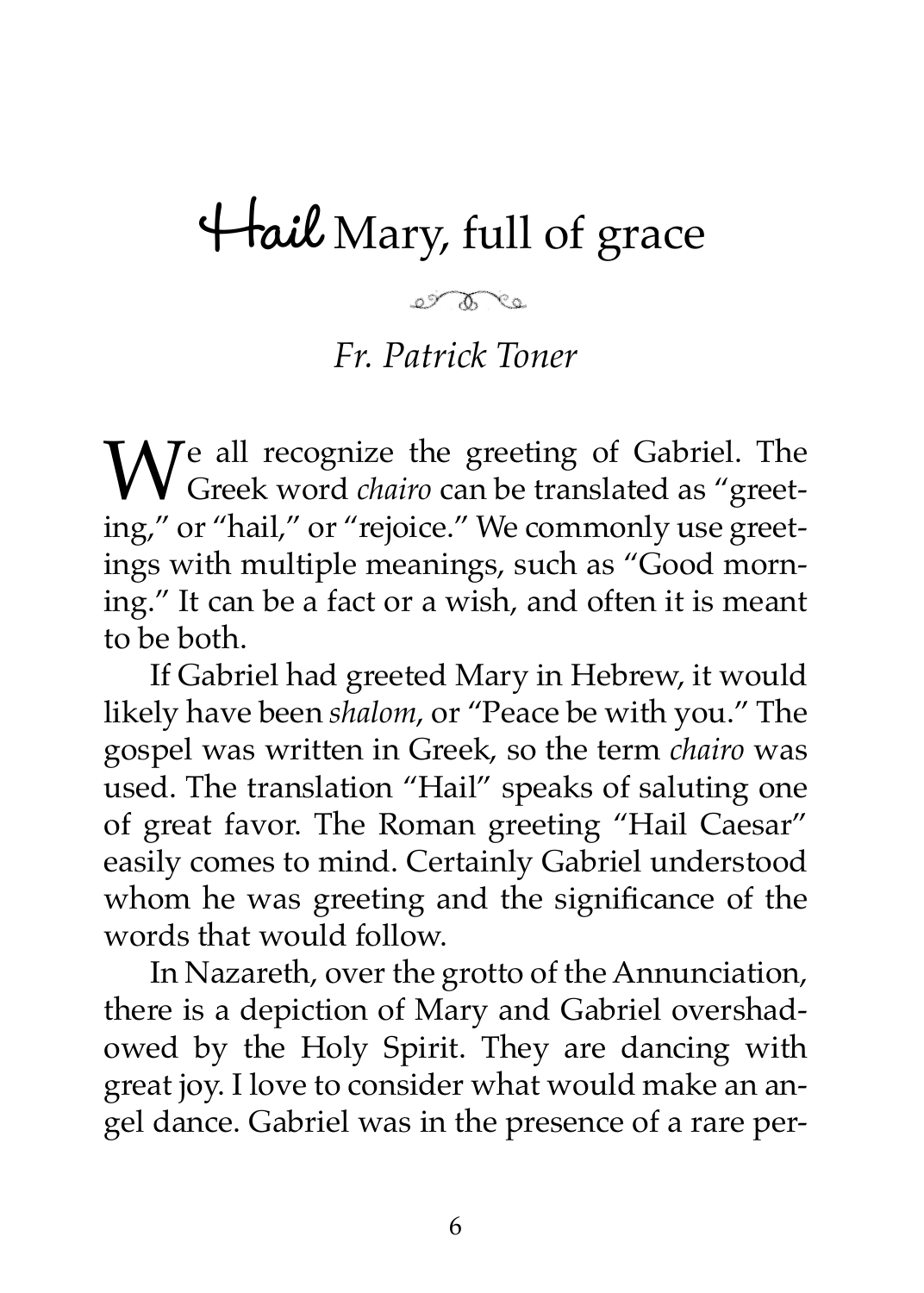son, one totally filled with God's grace. His greeting must have been more akin to "Rejoice" than just a simple greeting.

Each time we pray "Hail Mary," we should welcome her into our hearts so that we may meditate on the mysteries with her. To greet her is to acknowledge that she is present to us. May that be a heartfelt and warm welcome, full of joy.

#### *Prayer*

How can you welcome Mary into your heart today? As you go throughout your day, pause at least once to pray the Hail Mary. As you're praying it, greet her and greet God through her presence in you.

*Fr. Patrick Toner, a priest of forty years in the Diocese of Columbus, Ohio, has served as a pastor, military chaplain, prison chaplain, spiritual director, and editorialist.*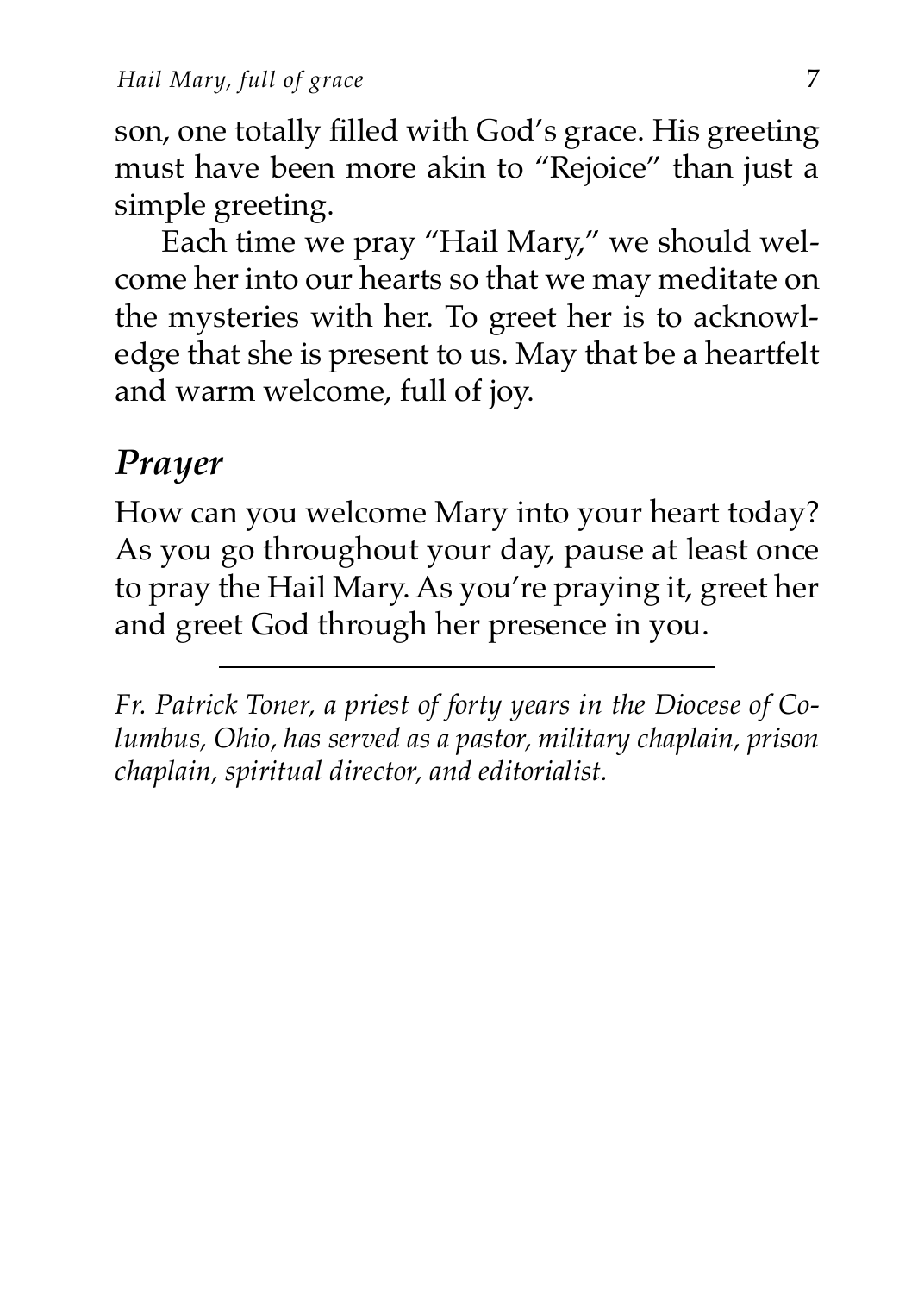# Hail **Mary**, full of grace

et once *Deacon Tom Fox*

 $W_{\text{in} \alpha}$  shout the same  $V$  in  $\alpha$  $\boldsymbol{V}$  ing about the name Mary is related to my Irish heritage. I thought of the patriotic songwriter George M. Cohan, who wrote a song that has these words:

For it is Mary, Mary Plain as any name can be . . . And there is something there that sounds so square It's a grand old name Yes—Mary is a grand old name.

I seem to remember my mother—whose name, coincidentally, was Mary—playing that song on our basement piano while Dad played the fiddle.

I discovered the hymn "Mary the Dawn" during my first year as a deacon candidate when we purchased our Liturgy of the Hours books. I had never heard of "Mary the Dawn" before then. In just fourteen lines, I found a sensitive theology for ordinary folks that beautifully and tenderly describes the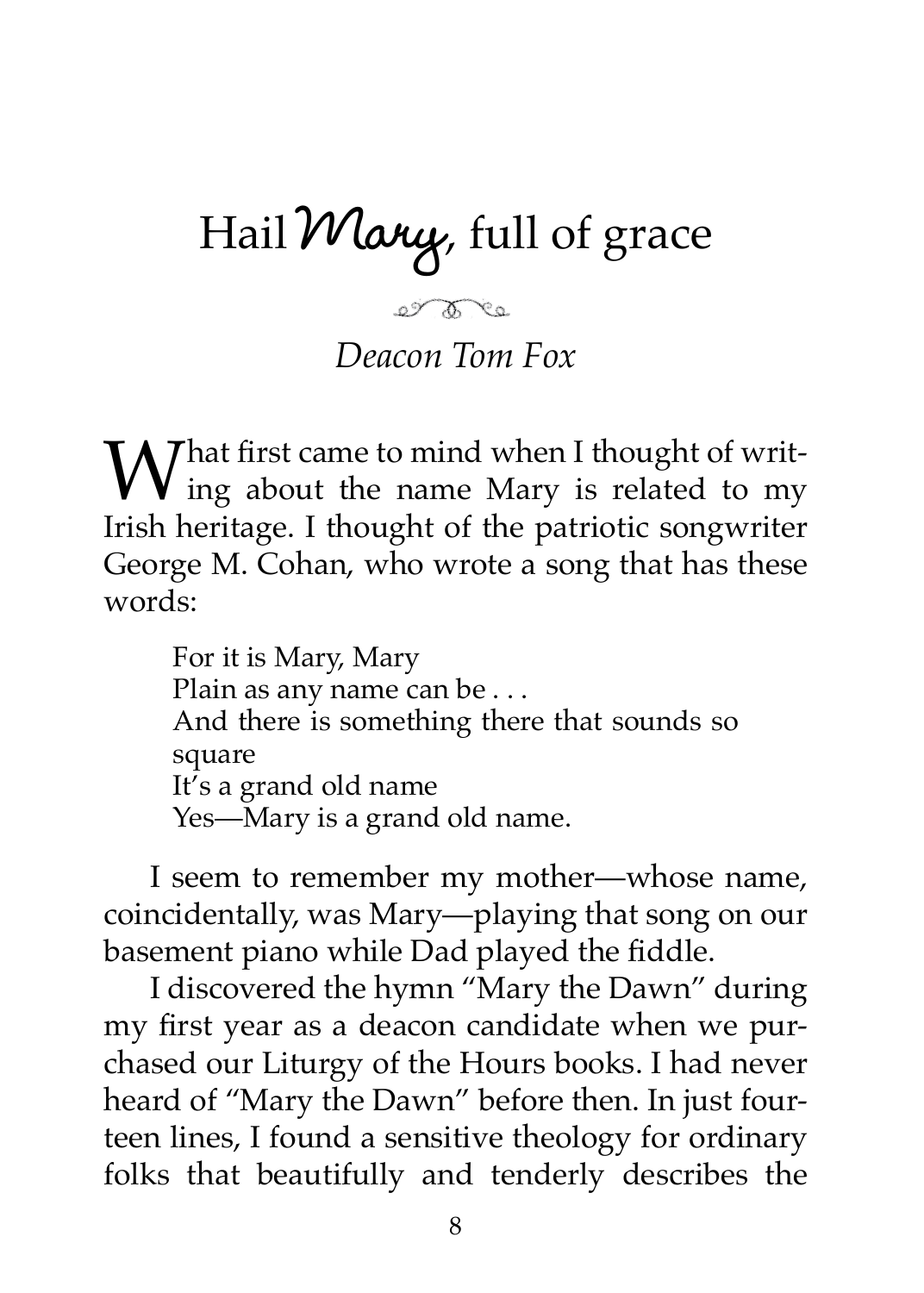Incarnation and the intimacy between Mother and Son. All but lost in history, these words were likely a poem about Mary and the totally unique relationship that exists between the Tabernacle and the God-Son reposed in her.

#### *Mary the Dawn*

Mary the dawn, Christ the Perfect Day; Mary the gate, Christ the Heavenly Way! Mary the root and Christ the Mystic Vine; Mary the grape and Christ the Sacred Wine! Mary the wheat, Christ the Living Bread; Mary the stem, Christ the Rose blood-red! Mary the font, Christ the Cleansing Flood; Mary the cup, Christ the Saving Blood! Mary the temple, Christ the temple's Lord; Mary the shrine, Christ the God adored! Mary the beacon, Christ the Haven's Rest, Mary the mirror, Christ the Vision Blest. Mary the mother, Christ the mother's son By all things blest, while endless ages run. Amen.

If you are a devotee of Mary, you are aware that there are many titles for our Blessed Mother. There is no person from our Christian scripture and heritage who has been so honored as to the quantity or the scope of the titles as our Mother Mary. I have compiled a nonexhaustive list of these titles for use in meditation, which can be found in the appendix.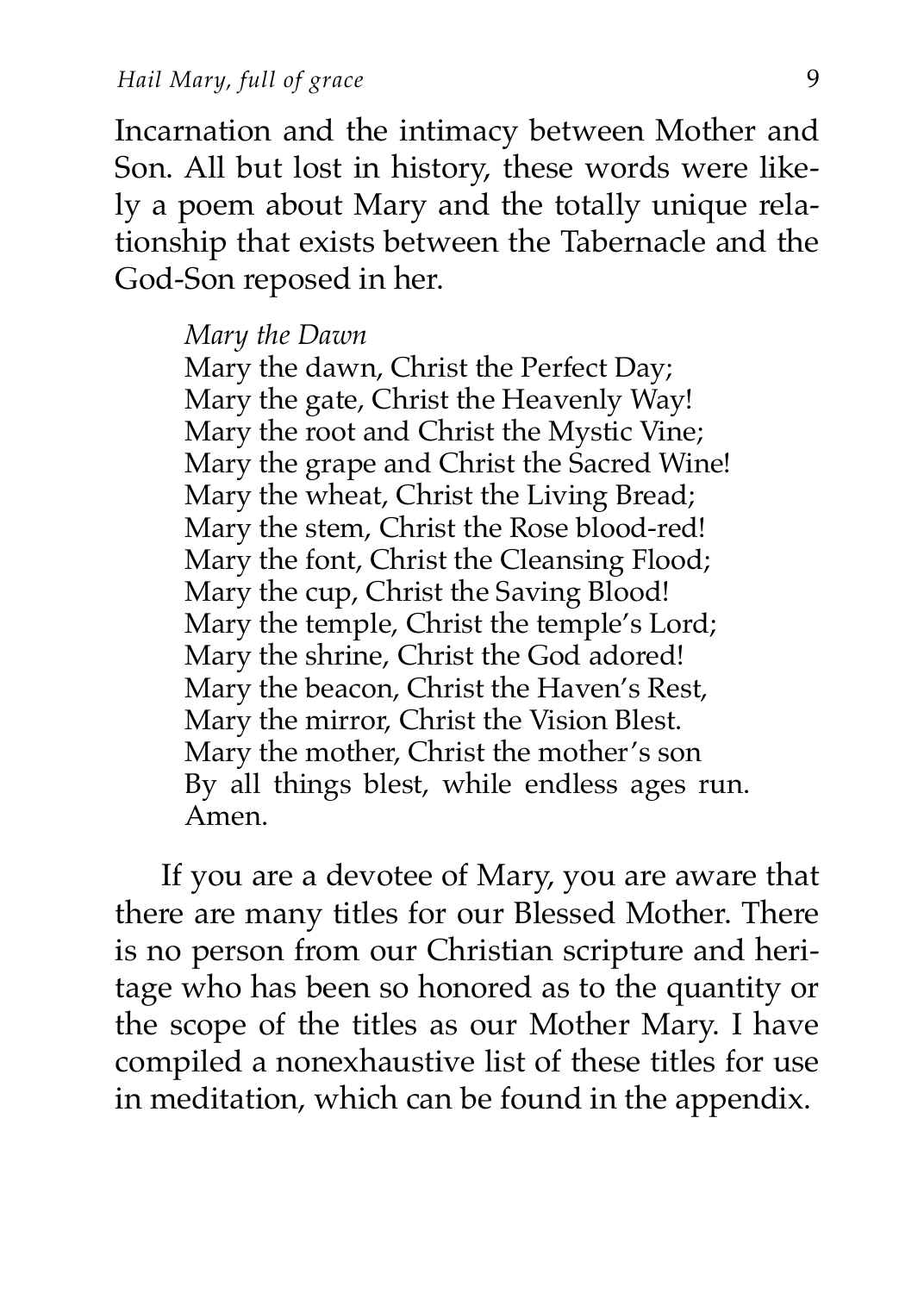## *Prayer*

We often give nicknames to those we love. Choose one of the titles or nicknames of Mary and use it in place of her name when you pray the Hail Mary today. If you need ideas for a title, see the appendix.

*Deacon Tom Fox is the cofounder of the* Catholic Vitamins *podcast.*